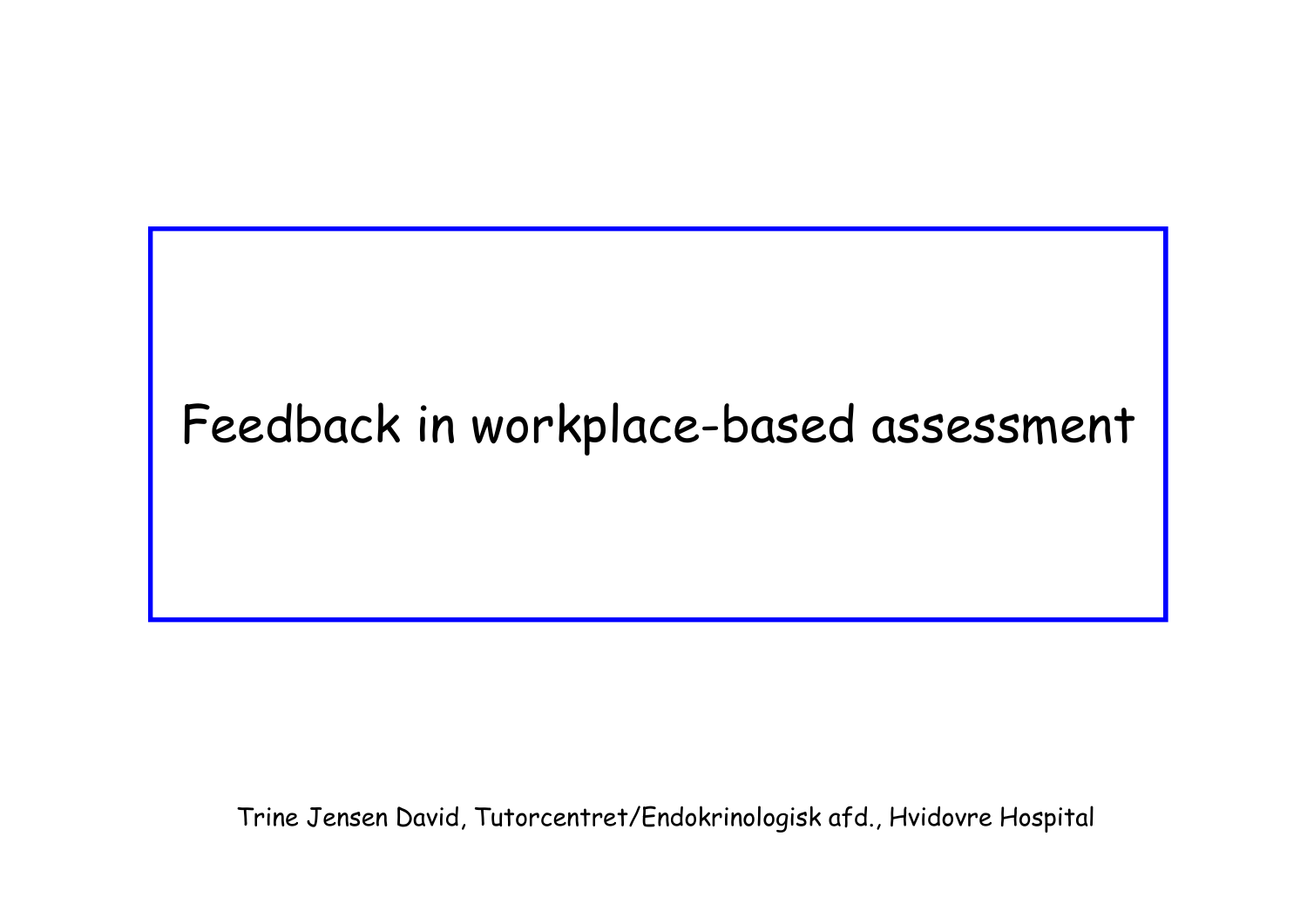#### Definition: ingen konsensus

Feedback (Den Danske Ordbog!!): "En proces, hvor et signal sendes tilbage til kontrolenheden, som regulerer den fortsatte aktivitet"

**Feedback:**"En specifik information om sammenligningen mellem en kollegas observerede gives med det formål at forbedre kollegaens kompetence"

**Feedback:"**Any kind of sensory information related to a previous response or action aimed at describing and improving performance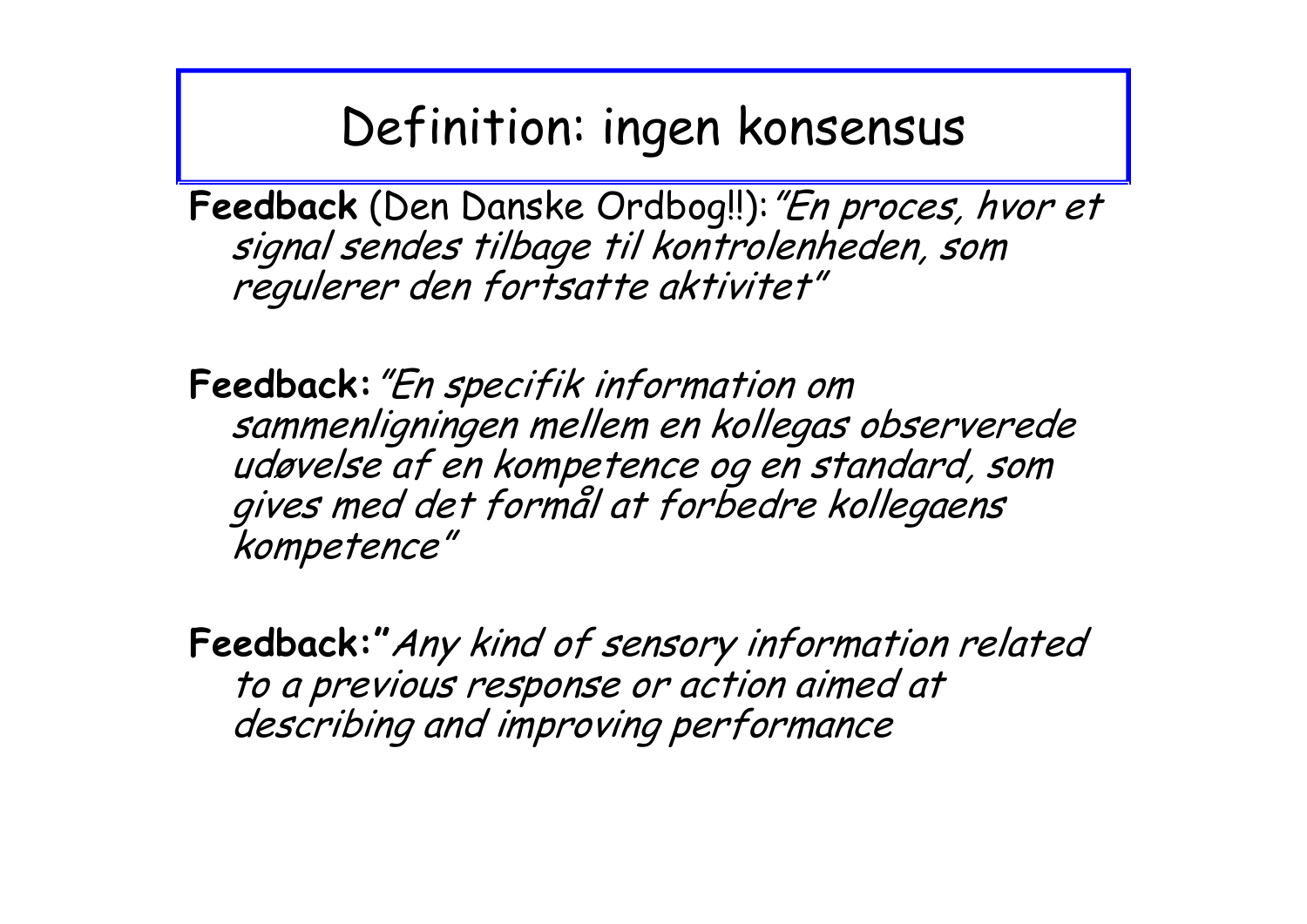Feedback for simulation-based procedural skills training: a meta-analysis and critical narrative synthesis

Rose Hatala · David A. Cook · Benjamin Zendejas · Stanley J. Hamstra · **Ryan Brydges** 

> Adv in Health Sci Educ (2014) 19:251-272 DOI 10.1007/s10459-013-9462-8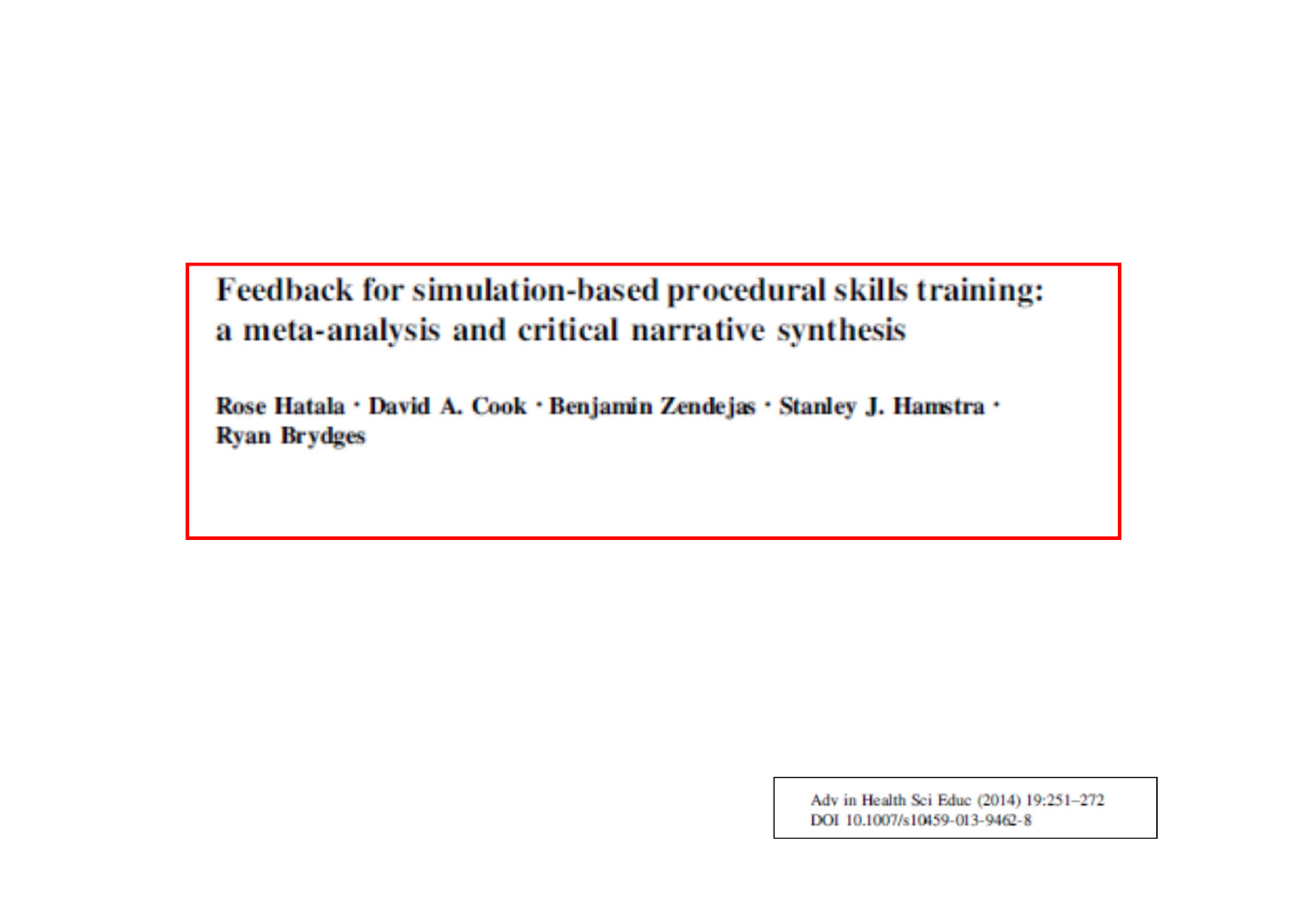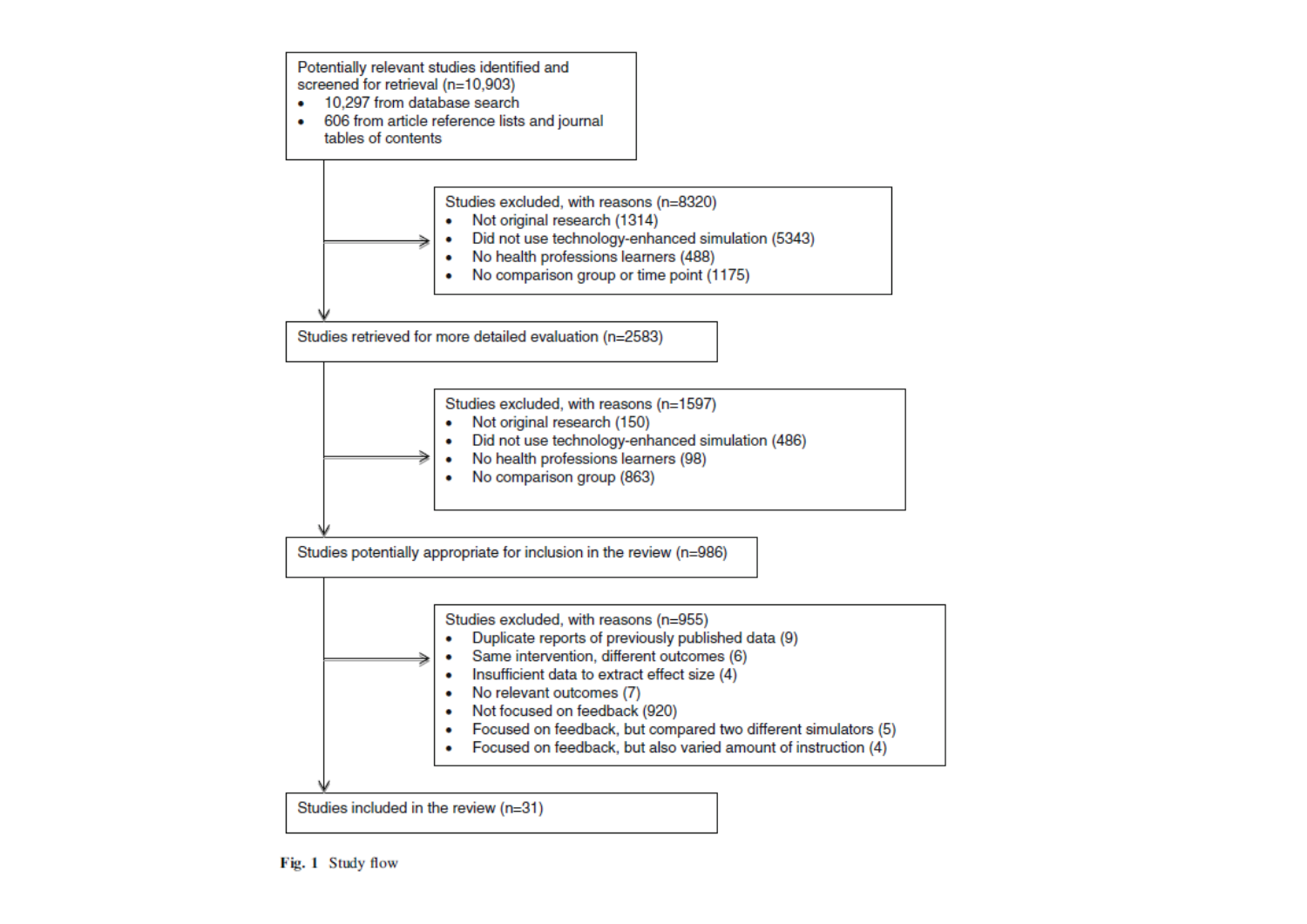# Resultater: Feedback vs no feedback. Skill outcomes



Standardized Mean Difference (95% confidence interval)

Fig. 2 Feedback versus no feedback, skill outcomes. Effect sizes for feedback compared with no feedback. Positive numbers favor feedback. For pooled effect size,  $p < .001$ ;  $I^2 = 87\%$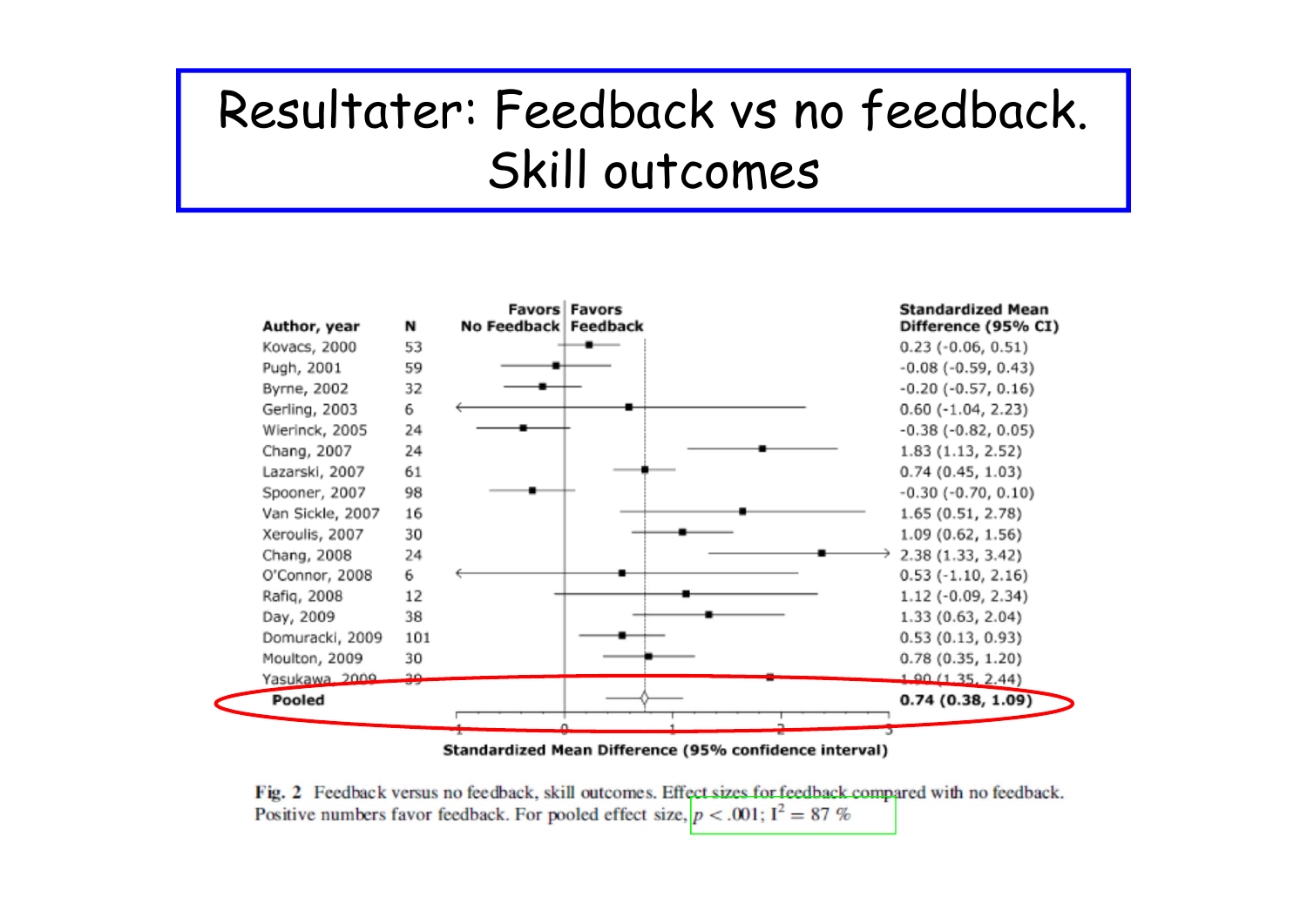#### Resultater: terminal vs concurrent feedback



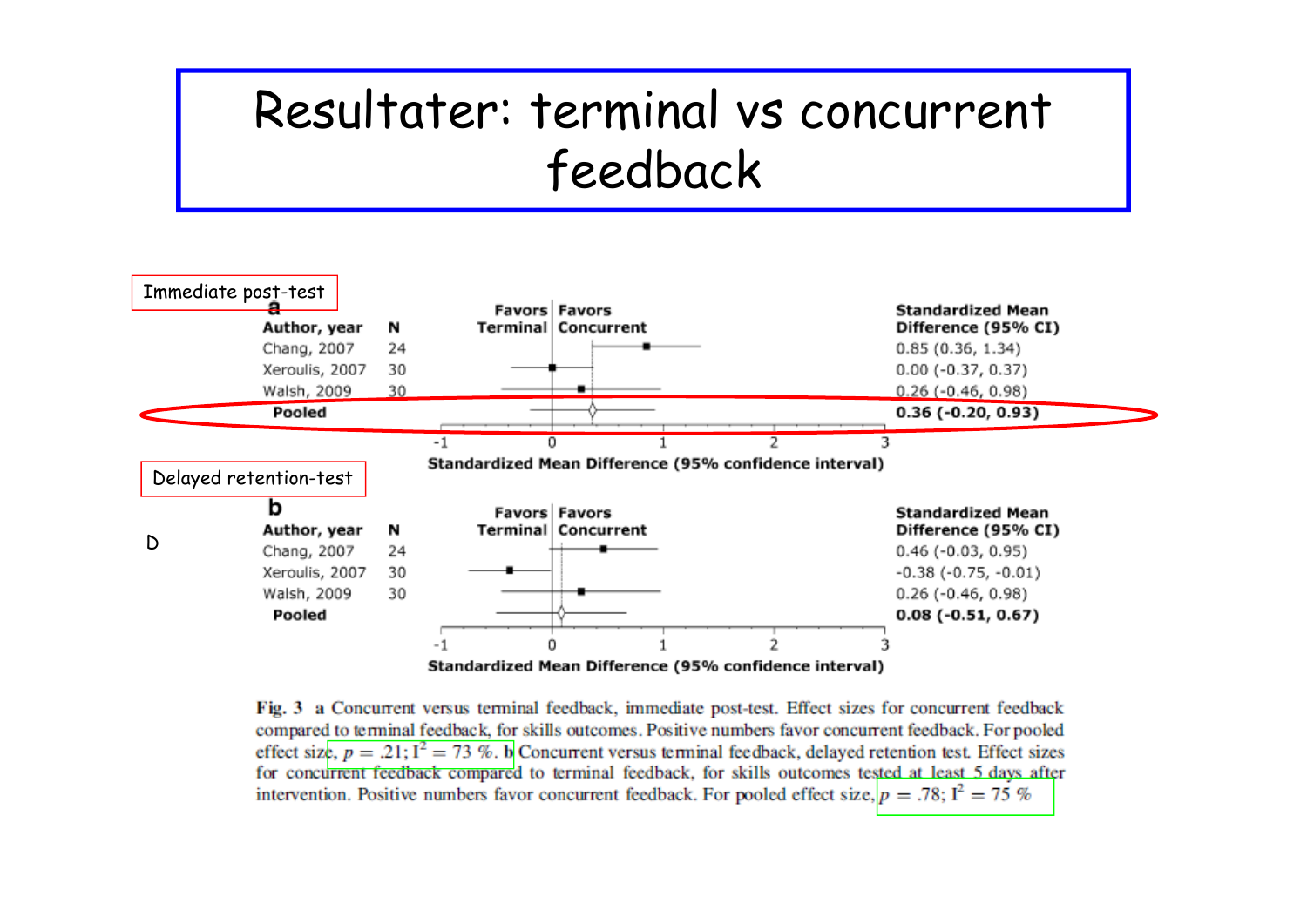#### Resultater: simulator vs instructor

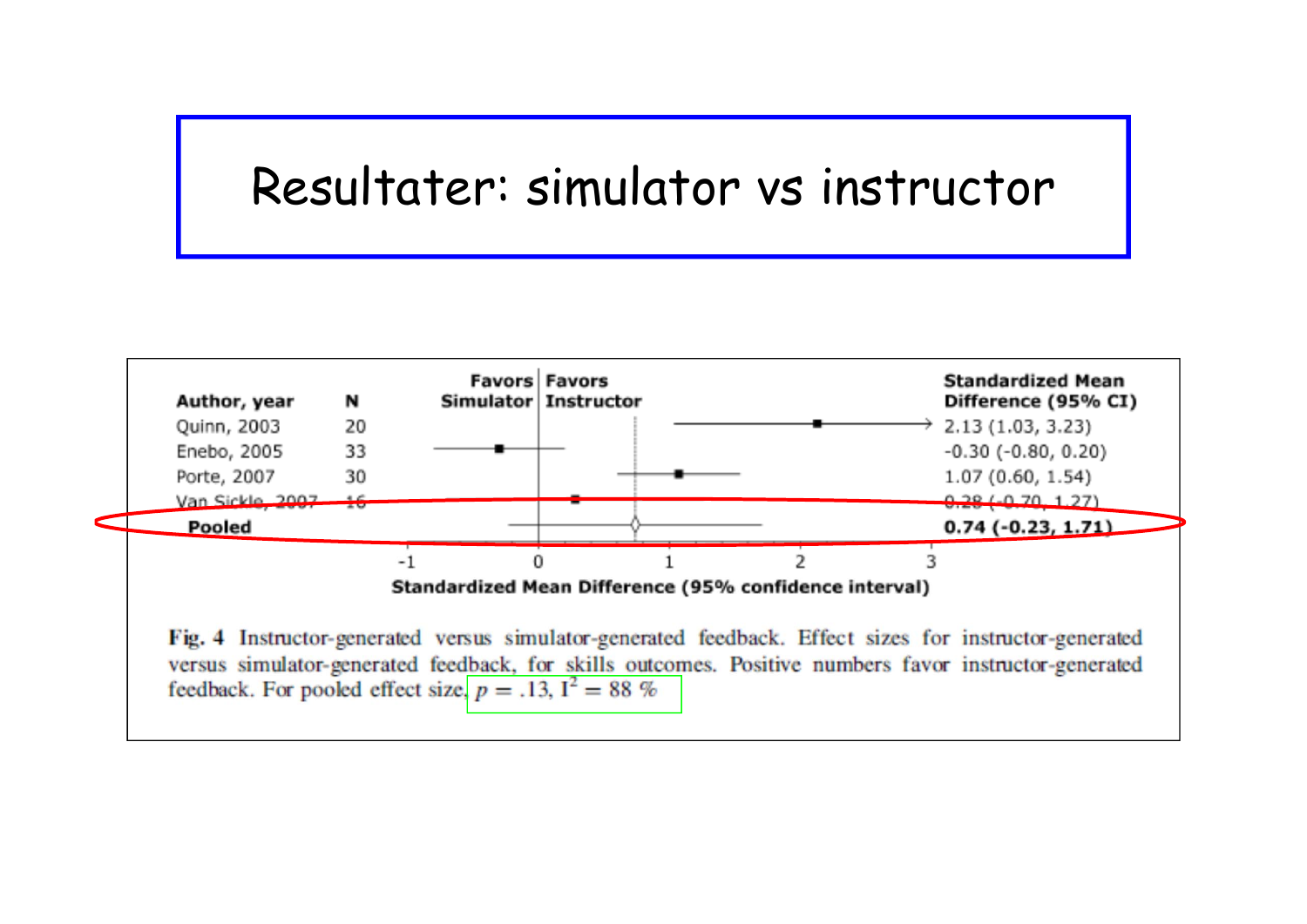### Resultater: multiple sources vs single source of feedback

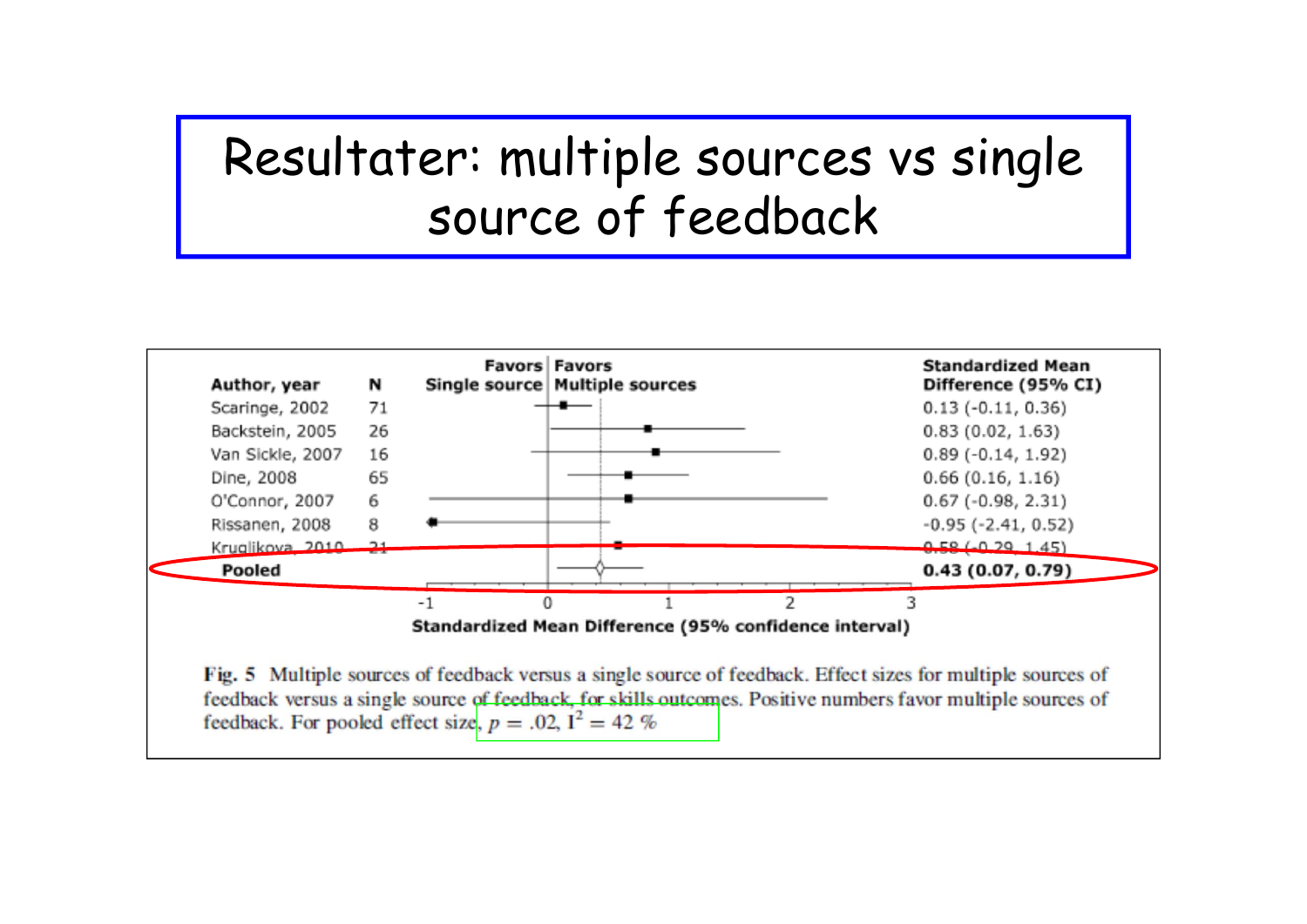# Konklusion

- an<br>M Positiv effekt af feed-back
- Terminal feed-back > concurrent feedback for long-term skill retention
- an<br>M Multiple sources of feedback (typically instructor) > single source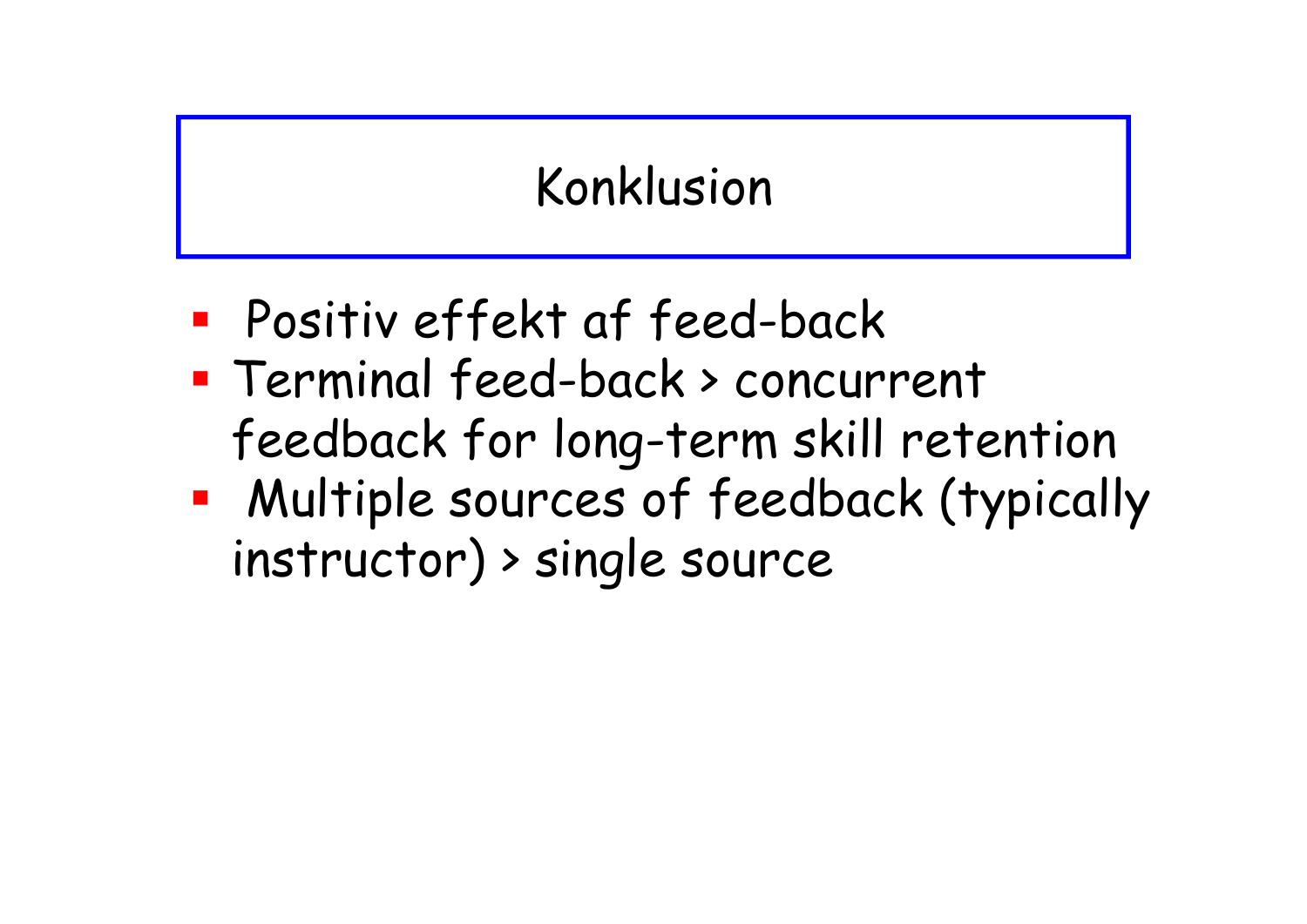## Workplace learning: Key findings from literature

- **If is an emotional business**
- Learners complain that they do not get enough feedback
- **Educators resent that although they put** considerable time into generating feedback, student take little notice of it
- **Both parties agree that it is very** important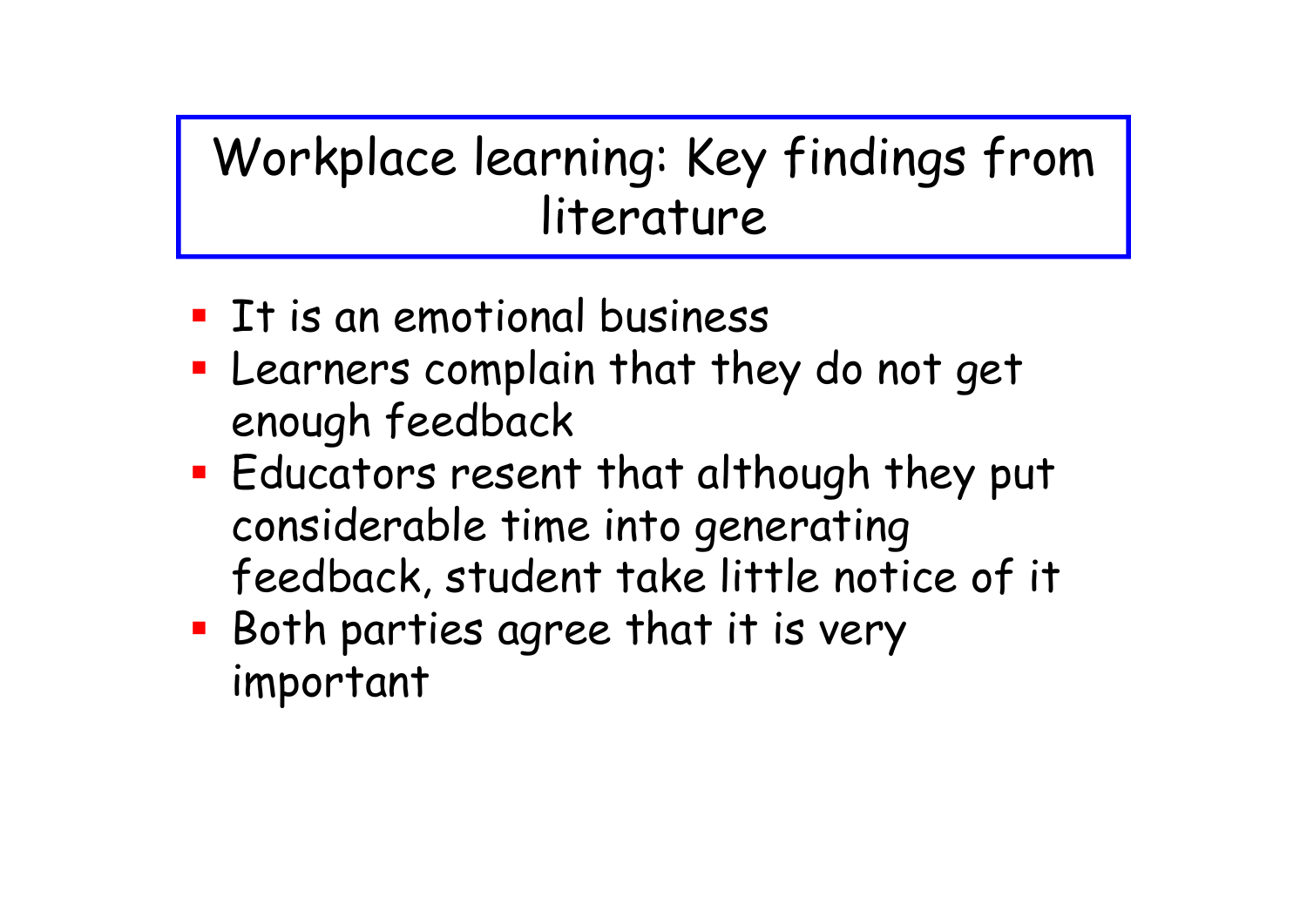### The educators

 The educators' inflated perceptions of their own performance points to a key issue that lies at the heart of the "feedback problem" – that educators, like all learners, need feedback on their (feedback giving) skills in order to recalibrate and improve their practices

Molloy and Boud.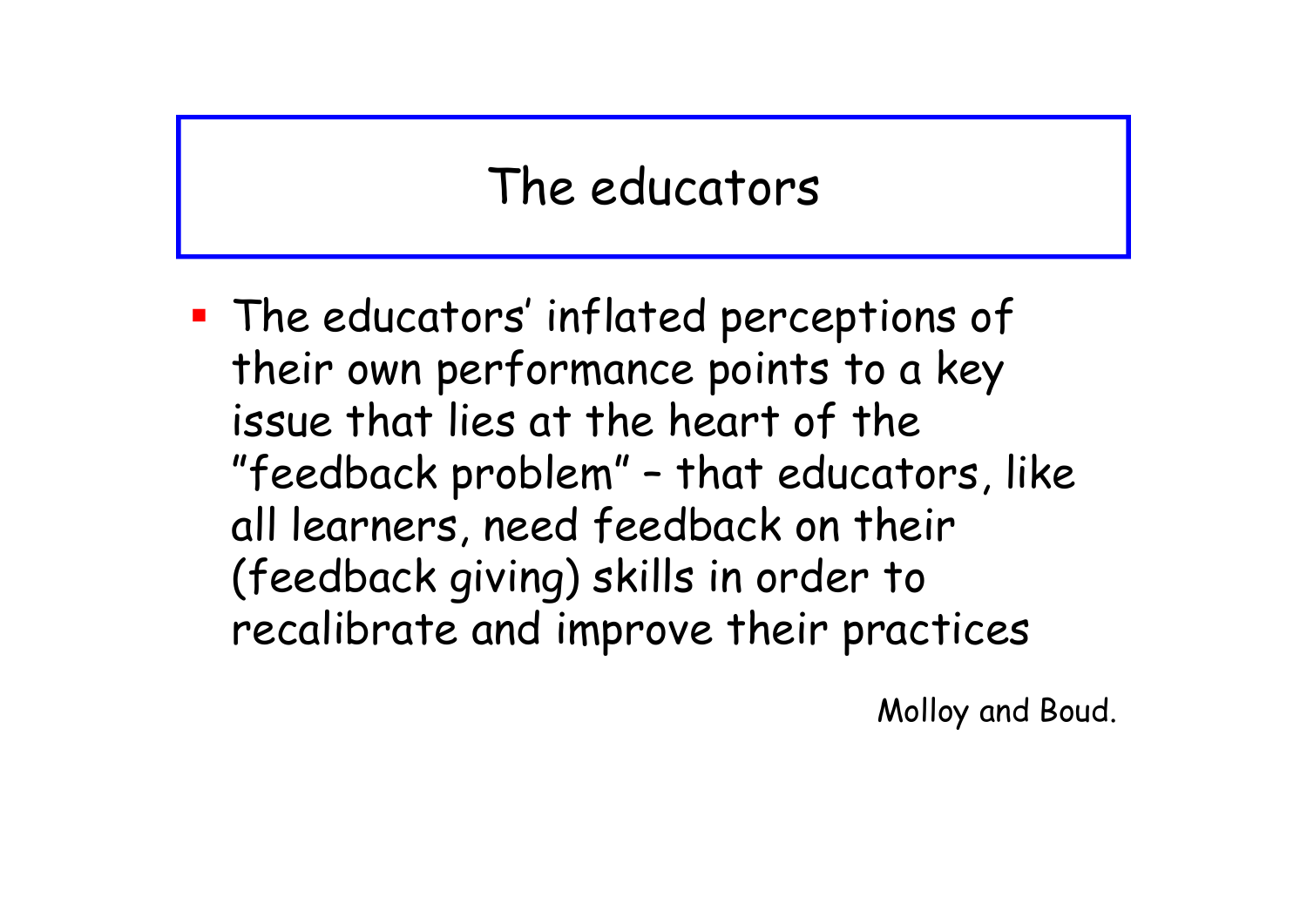Key messages feedback in workplace learning: problems and prospects

- Verbal feedback in workplace learning is problematic
- Research demonstrates that feedback in this context i stypically expert-driven, "telling", "diagnostic" and lacking "design"
- **External Endergian Endergiful Proof**. both clinical education and simulation-based education should be integrated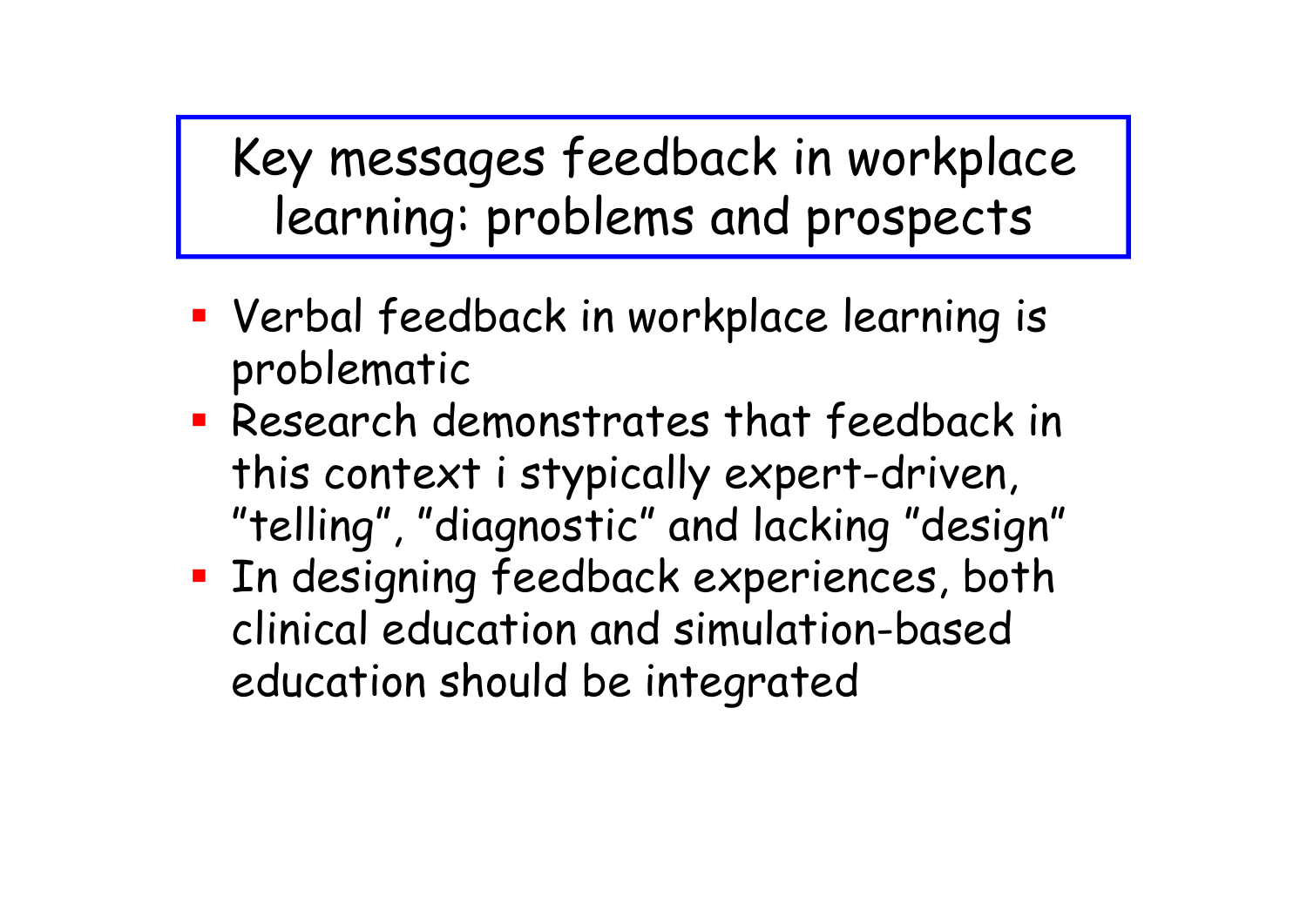Key messages feedback in workplace learning: problems and prospects

 New conceptual models of feedback/debriefings are needed- and these need to be tested. Simulation holds the key to testing, and developing the feedback seeking and giving skills of both learner and educator